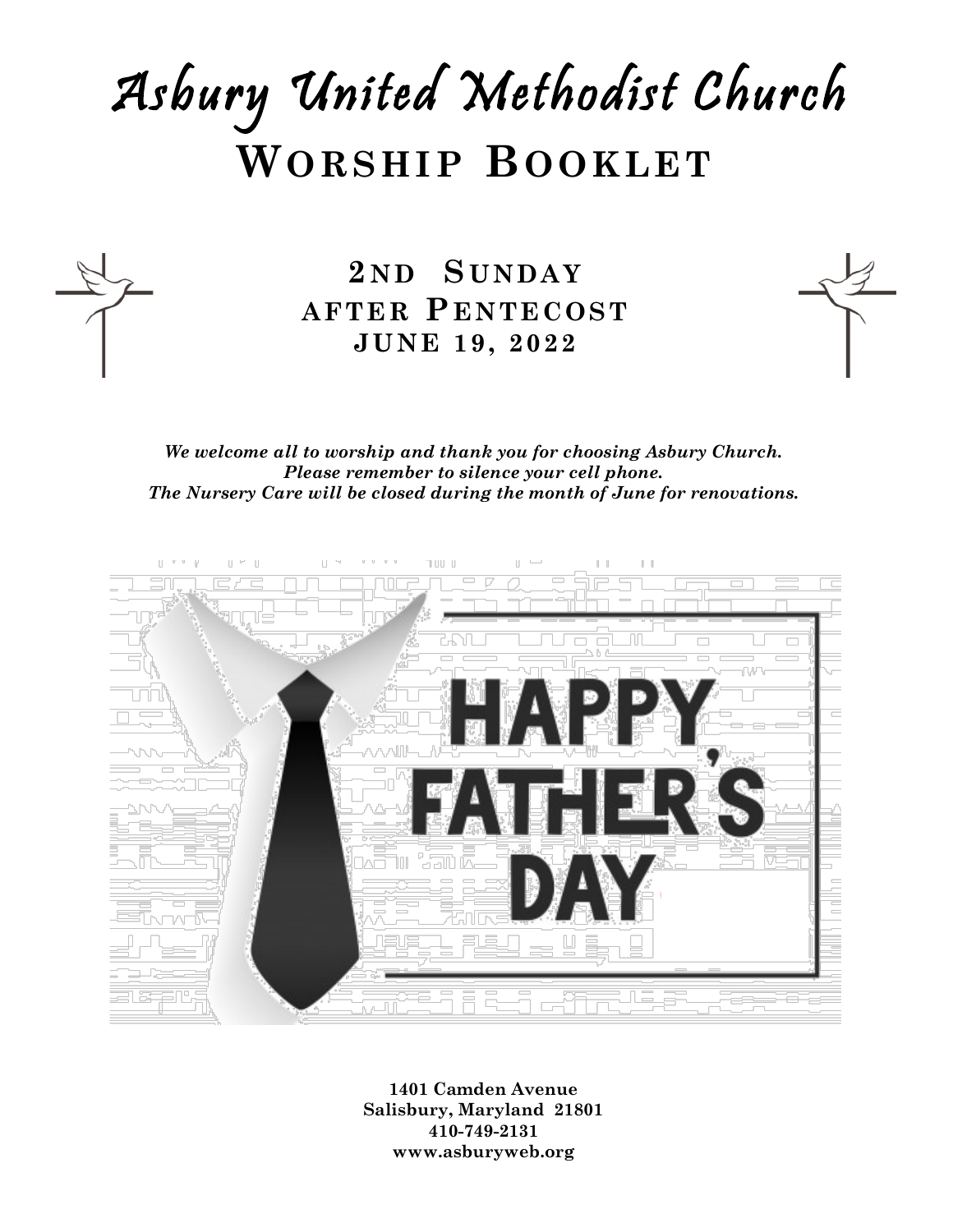

#### **WHAT MAKES A DAD?**

God took the strength of a mountain, The majesty of a tree, The warmth of a summer sun, The calm of a quiet sea, The generous soul of nature, The comforting arm of night, The wisdom of the ages, The power of the eagle's flight, The joy of a morning in spring,

The faith of a mustard seed, The patience of eternity, The depth of a family need, Then God combined these qualities, When there was nothing more to add, He knew His masterpiece was complete, And so, He called it ... Dad

*By Unknown Author*

#### **I PICKED YOU, DAD!**

Dad, if all the fathers Had lined up one by one, And God told me to pick, I'd still choose to be your child. I'm proud to have a father Who listens and understands, Who teaches me and sets fair rules Without unfair demands Dad you are my hero, My role model in all I do. So dad, if I could pick again, You know I'd still pick you!

Lord, We thank you for our fathers, Who have gathered here today, To praise your holy name, For giving them strength and courage To make it along life's way. We thank you for our fathers, Who have loved us so well, Clothed us, fed us, educated us, Now we get a chance to tell, To tell them how we love them, To tell them how much we care, To tell them we are ever so grateful, Because they were always there.

*By Unknown Author*

#### **MY FATHER IS A CHRISTIAN**

My father is a Christian; He leads our household well; With instruction from the Bible, Right behavior he'll compel. Yet he steers us with compassion; His gentle love is true; He conforms to our Lord Jesus, So we know just what to do.

He teaches us with purpose, Guides us in all Godly ways, So we will take the right path, And serve our Lord with praise. I'm glad you're a Christian, Dad; You help me see things clearly. I'll always look up to you, And love you very dearly.

*By Unknown Author*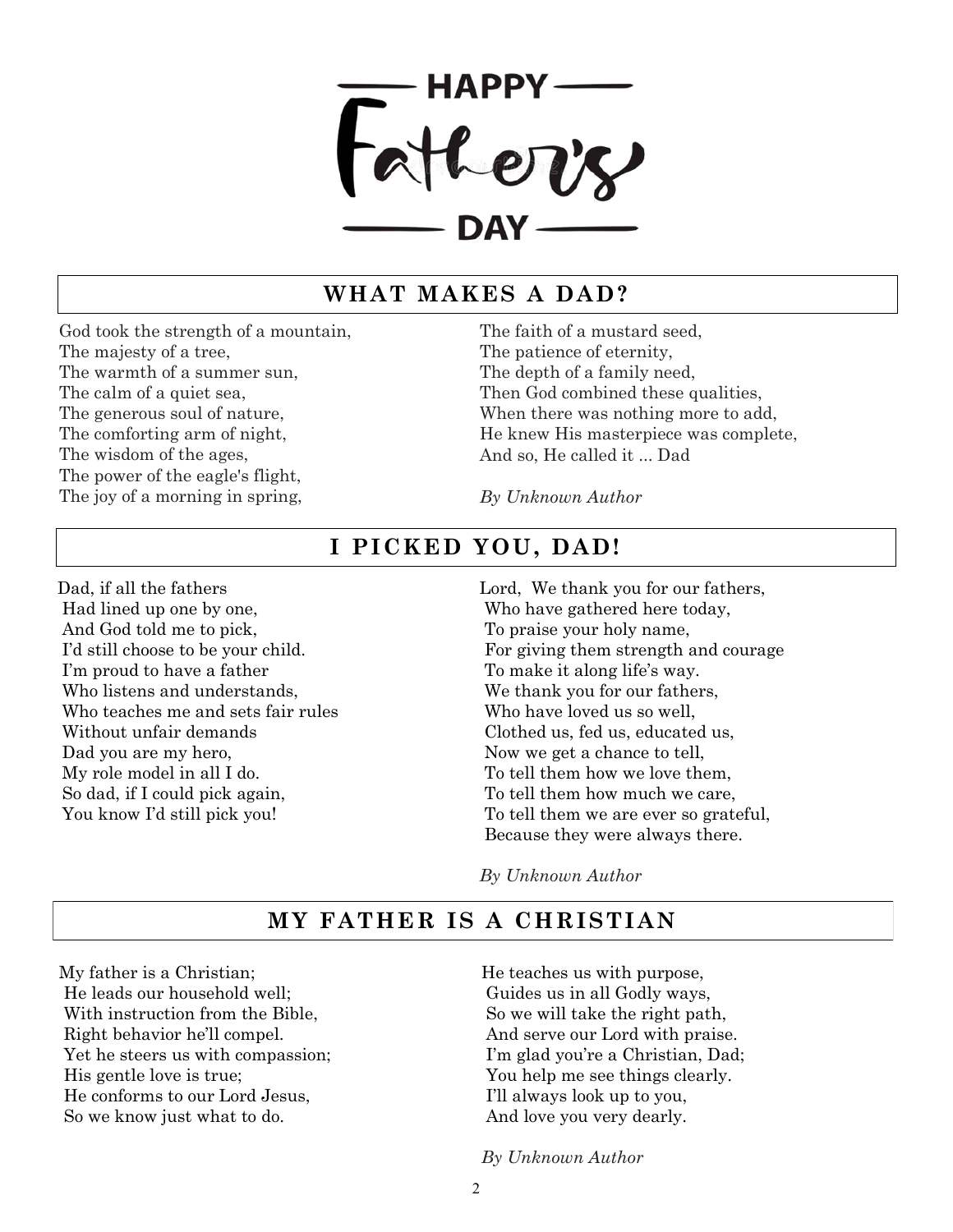### **JESUS AND JUNETEENTH**

*Michelle Sanchez (printed in Outreach Magazine)*

Did you know that one of the first English slave ships to transport Africans to the New World was named Jesus? Under the direction of Sir John Hawkins, Jesus of Lubeck took multiple voyages to West Africa and the West Indies in the late 1500s. Without a doubt, the kidnapped men and women who were forced aboard the Jesus would have been surprised to hear that Jesus Christ had come to "set the oppressed free" (Luke 4:18).

Throughout history—and still today—confusion exists about where Jesus stands on all forms of racial oppression, largely due to the actions (or nonactions) of his followers. Let's remember that America perpetuated legalized racial discrimination from its founding until the Civil Rights Act of 1964. While we no longer have *de jure* (legal) racial discrimination, the events of recent years highlight the ongoing *de facto* ("in fact") racial discrimination in the form of systemic racial inequality.

That is why I am so excited about Juneteenth. Although celebrated by many African Americans for over 150 years, last year Juneteenth became a national holiday. While not a "Christian" holiday, Juneteenth does give Jesus followers the opportunity to clarify to the world where Jesus really stands when it comes to racism. In fact, I believe that it provides a particularly strategic opportunity to do so.

Why? Juneteenth celebrates an important instance of racial freedom moving from being a legalized idea to a concrete reality—the day when enslaved people in Texas, the last Confederate holdout, were liberated by the Union Army upon the close of the Civil War (June 19, 1865). The enslaved people of Texas were already free legally (*de jure*), but on June 19, they experienced freedom in reality (*de facto*).

In the same way, we have the opportunity to declare that Jesus' heart is to see the sin of racism dismantled and defeated—not only in theory, but in reality—in each and every institution, community, mind and heart. Yes, there has been progress. Much of the civil rights movement was motivated by Christian conviction and shepherded by (primarily Black) Christian leaders. Yet there is so much more racial inequity left to address, and on Juneteenth we have an opportunity to say: "Jesus sees racism, Jesus cares about racism and as his followers, we are committed to the ongoing work of dismantling the sin of racism in Jesus' name. Jesus, too, wants to see more people freed from racial oppression, not only in theory, but in reality."

I find it significant that on June 19, 1865, the final stop at which Union representatives read their proclamation of freedom was on the steps of a church—the Negro Church on Broadway, now called Reedy Chapel-AME Church, in Galveston, Texas. Now, more than 150 years later, the church has another opportunity on Juneteenth to declare the good news that the real Jesus, once used as a name for a ship used to oppress and enslave, is still at work—in and through his disciples—to set the oppressed free.



*Michelle T. Sanchez serves as executive minister of make and deepen disciples for the Evangelical Covenant Church denomination, and is the author of Color-Courageous Discipleship (WaterBrook).*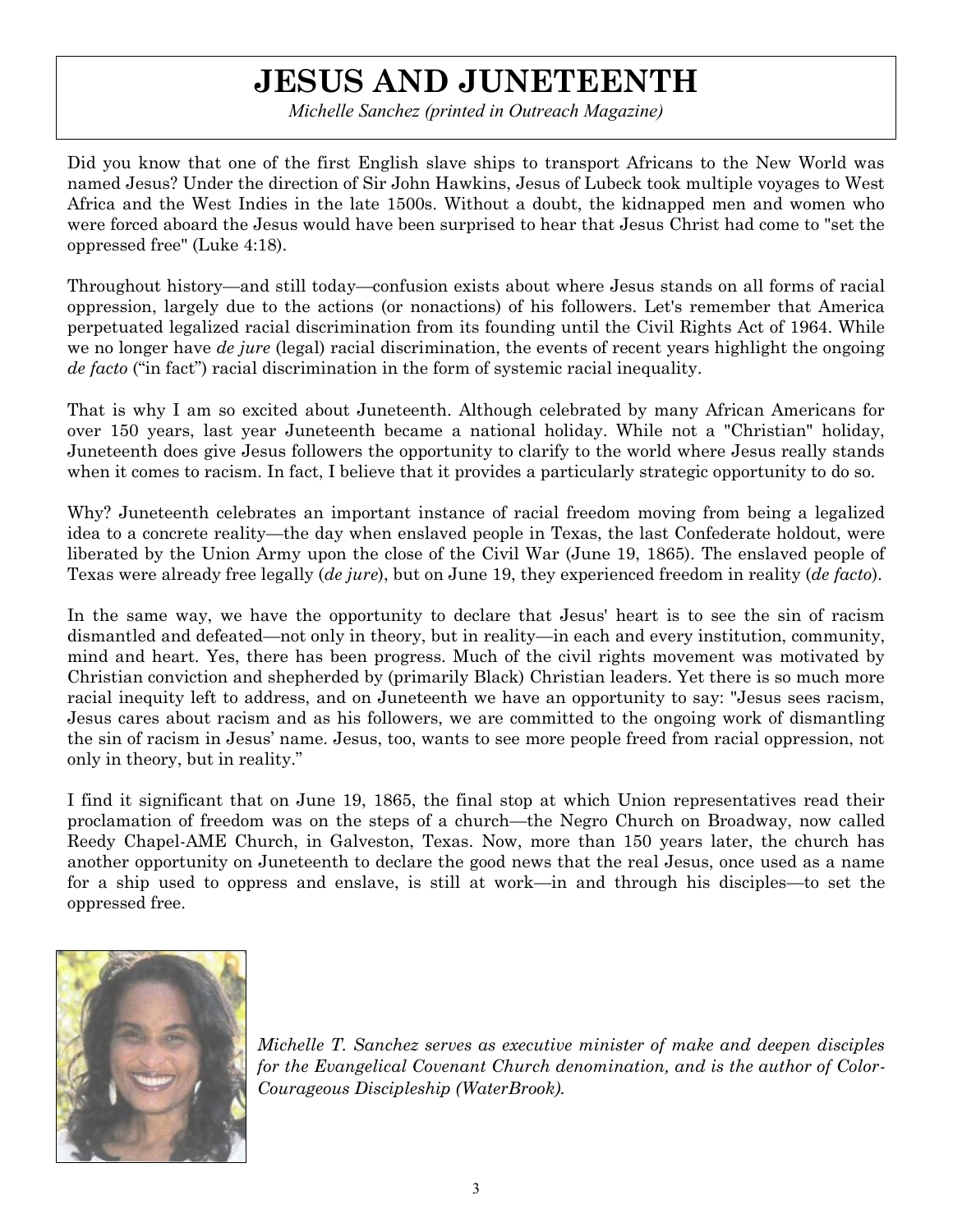

## Prayer List



*Please pray for the Staton and Hutson families, all families experiencing loss or illness, and for the following:*

Garrett Bailey Rand Barney Fred Batie Robin Beattie Ian Beckerman Macon Bentsen Dennie Bloodsworth Scott Campbell Aria Carey Scott Carey Peg Castagnola Lauren and Lorie Cataldi Sylvia Chiofolo Stacie Cohick Pat Cooper Linda Dickerson Kathy Donovan Ken Farley Chrissy Faulkner Tucky Franz Bill Fulkrod Josh Gagge Henry Gibson Ron Gordy Carolyn Gruber Joanne Gum Eileen Haley John Hall

Wayne Hawkins

Robery Hayman Robin and Robert Helfant Haven Helmuth Baby Julian & the Helton Family Liz Hickman Beth Hillman Ray Hoffman Steve and Beverly Janso Melissa Johnson Beth Jones Andi Stover Kennington Mitch King Kris Kunkel Karen Lucas Gail M. Moses M. Claudia Macauley Elizabeth Madruga Marilyn Mann Carl McIntyre Baby Owen & the McPhail-Drollette Family Leslie Nielsen Tara and Hunter P. Laura Panagoulis Rosamond Panda Teresa Peters Mary Powell

Kara Press Steven Pulhamus Harry "Hank" Rhodes Darin Ruark Leya Schiller Doug Schirner Deke Sheller Debbie Williams Wendy Williams Wendy Witt Junior Rodriguez-Zamudio Penny Ziegler Active Military & Veterans Our Schools and Children Haiti, Afghanistan, Ukraine Victims of Natural Disasters Immigrant Families LGBTQ Community Victims of Violence Cure for Coronavirus All who are Lonely Healthcare Workers Racial Justice Servants in Fellowship Law Enforcement Officers Victims, Families, and Communities affected by Mass Shootings

The Prayer Group at Asbury continues to pray weekly for the many concerns lifted up to them confidentially. Please keep this prayer ministry in your thoughts and consider joining with them for healing and peace for all. If you need prayer during the week, please contact *Pastor Tom, Heather or Genevieve at the church, or Carol Bisker at (410) 749-3563.*

> *Please let us know if prayers are no longer needed for anyone on the Prayer List. We try to keep as up-to-date as possible.*



**Altar Guild**

*Priscilla Basehart, Chair; Sharon Dashiell, Robin Evans*



*If you would like to have flowers placed on the altar, please call the church office.*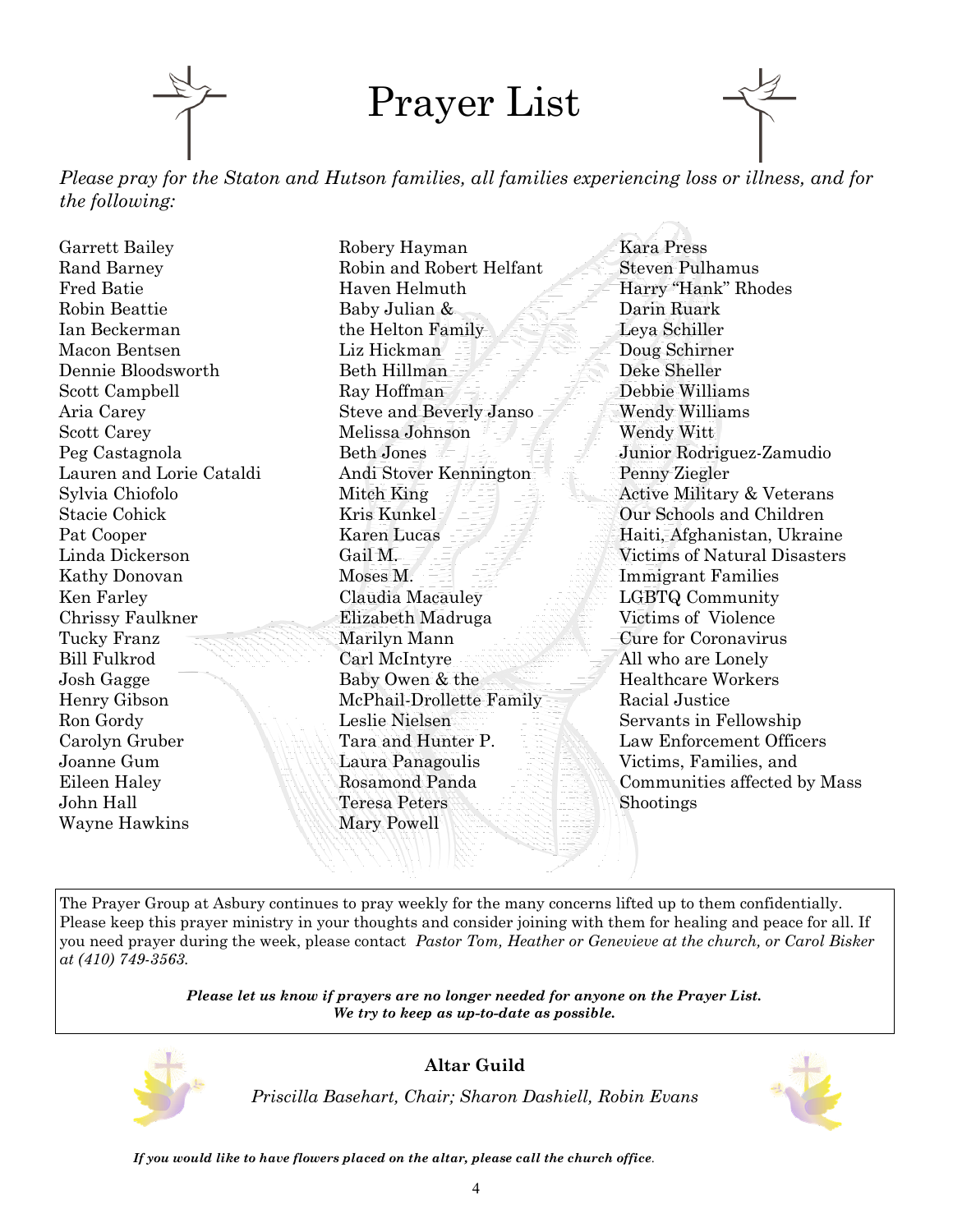

### **CAYR Worship Service 8:45 am in the Disciples' Garden**



 **Those leading worship today include: Lay Reader:** *Brian Gicking Sound: Don Sorrenti & Bella Zimmerman*

*Designates your invitation to stand*



**Welcome and Announcements Brooke Christensen**

**A Prayer for Father's Day Pastor Tom Pasmore**

**Passing the Peace of Christ** 

 **Opening Songs** *Rise Up* (See Page 5)  *Graves Into Gardens* (See Page 6)

**First Lesson, 1 Kings 19:1-15a** (Scripture found on pages 11)

**Second Lesson, Galatians 3:23-29** (Scripture found on page 12)

**Children's Message** Manual Research Manual Research of the Harman Heather Harman

**Prayers and Concerns Ruth Campbell** 

**The Lord's Prayer Constanting Constanting Constanting Constanting Constanting Constanting Constanting Constanting Constanting Constanting Constanting Constanting Constanting Constanting Constanting Constanting Constanti** 

**Offering Our Gifts** 

 **Offertory** *Me On Your Mind* (See Page 6)

 **Gospel Lesson, Luke 8:26-39** (Scripture found on pages 12)

**Message** *Tombstones* **Pastor Tom Pasmore**

**Bella Zimmerman**

**Sending Forth**

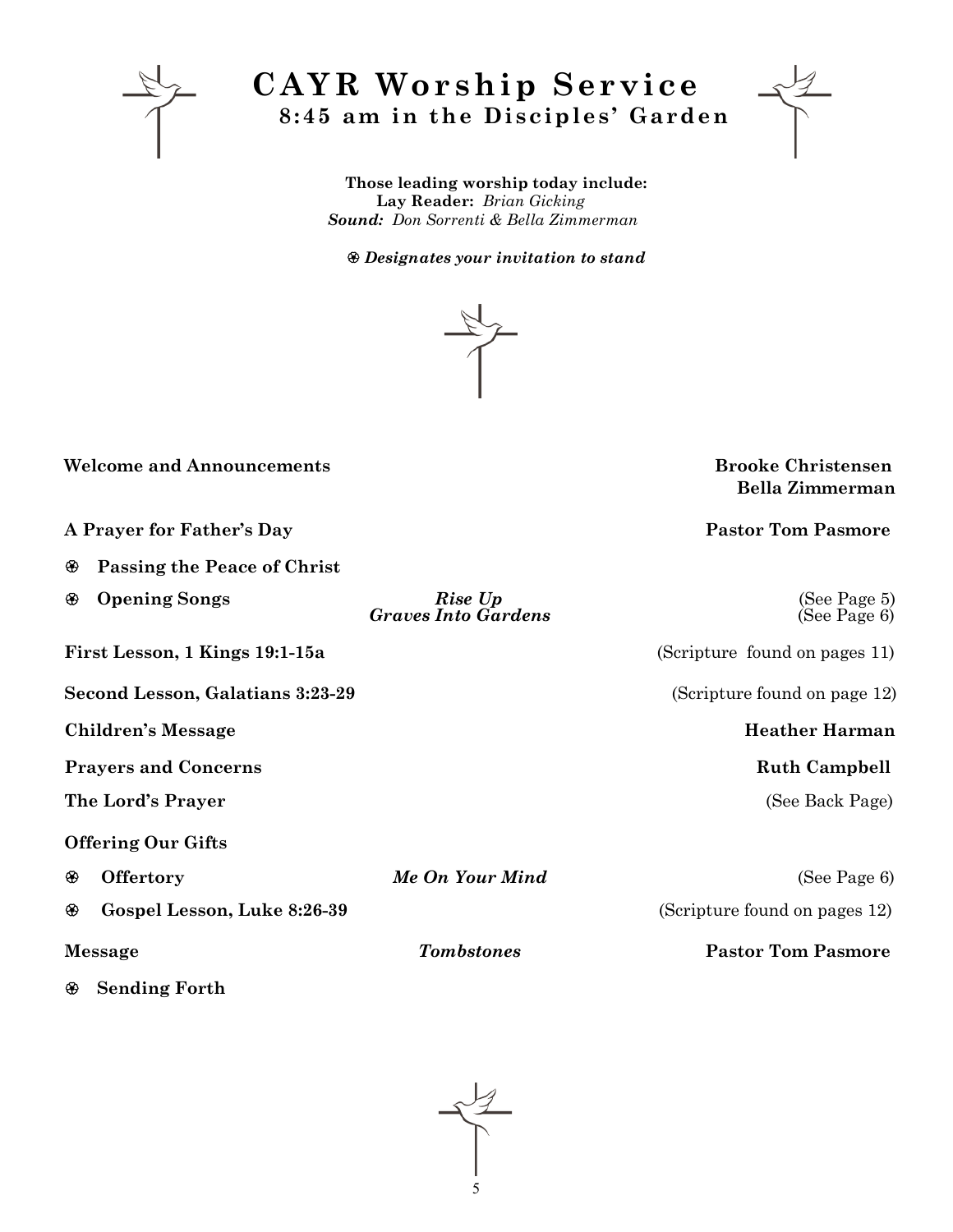### **RISE UP (LAZARUS)**

#### **Verse 1**

In the dark and all alone Growing comfortable Are you too scared to move And walk out of this tomb Buried underneath the lies that you believed Safe and sound stuck in the ground Too lost to be found

#### **Pre-Chorus**

You're just asleep And it's time to leave

#### **Chorus**

Come on and rise up Take a breath you're alive now Can't you hear the voice of Jesus calling us Out from the grave like Lazarus You're brand new The power of death couldn't hold you Can't you hear the voice of Jesus calling us Out of the grave like Lazarus Rise up rise up rise up Out from the grave like Lazarus

#### **Interlude**

Rise up, rise up Rise up out from the grave like Lazarus

#### **Verse 2**

When he said your name The thing that filled your veins Was more than blood It's the kind of love that washes sin away Now the door is open wide And the stone's been rolled aside The old is gone the light has come so

#### **Bridge**

He's calling us to walk out of the dark He's giving us new resurrected hearts He's calling us to walk out of the dark He's giving us new resurrected hearts

#### **Ending**

Rise up Rise up out from the grave like Lazarus Rise up, rise up Rise up out from the grave like Lazarus Rise up, rise up

*CCLI Song # 7146618* 

#### **GRAVES INTO GARDENS**

#### **Verse 1**

I searched the world but it couldn't fill me Man's empty praise and treasures that fade Are never enough Then You came along and put me back together And every desire is now satisfied here in Your love

#### **Chorus**

Oh there's nothing better than You There's nothing better than You Lord there's nothing Nothing is better than You

#### **Verse 2**

I'm not afraid to show You my weakness My failures and flaws Lord You've seen them all And You still call me friend 'Cause the God of the mountain Is the God of the valley

And there's not a place Your mercy and grace won't find me again

#### **Bridge 1**

You turn mourning to dancing You give beauty for ashes You turn shame into glory You're the only one who can

#### **Bridge 2**

You turn graves into gardens You turn bones into armies You turn seas into highways You're the only one who can

*CCLI Song # 7138219*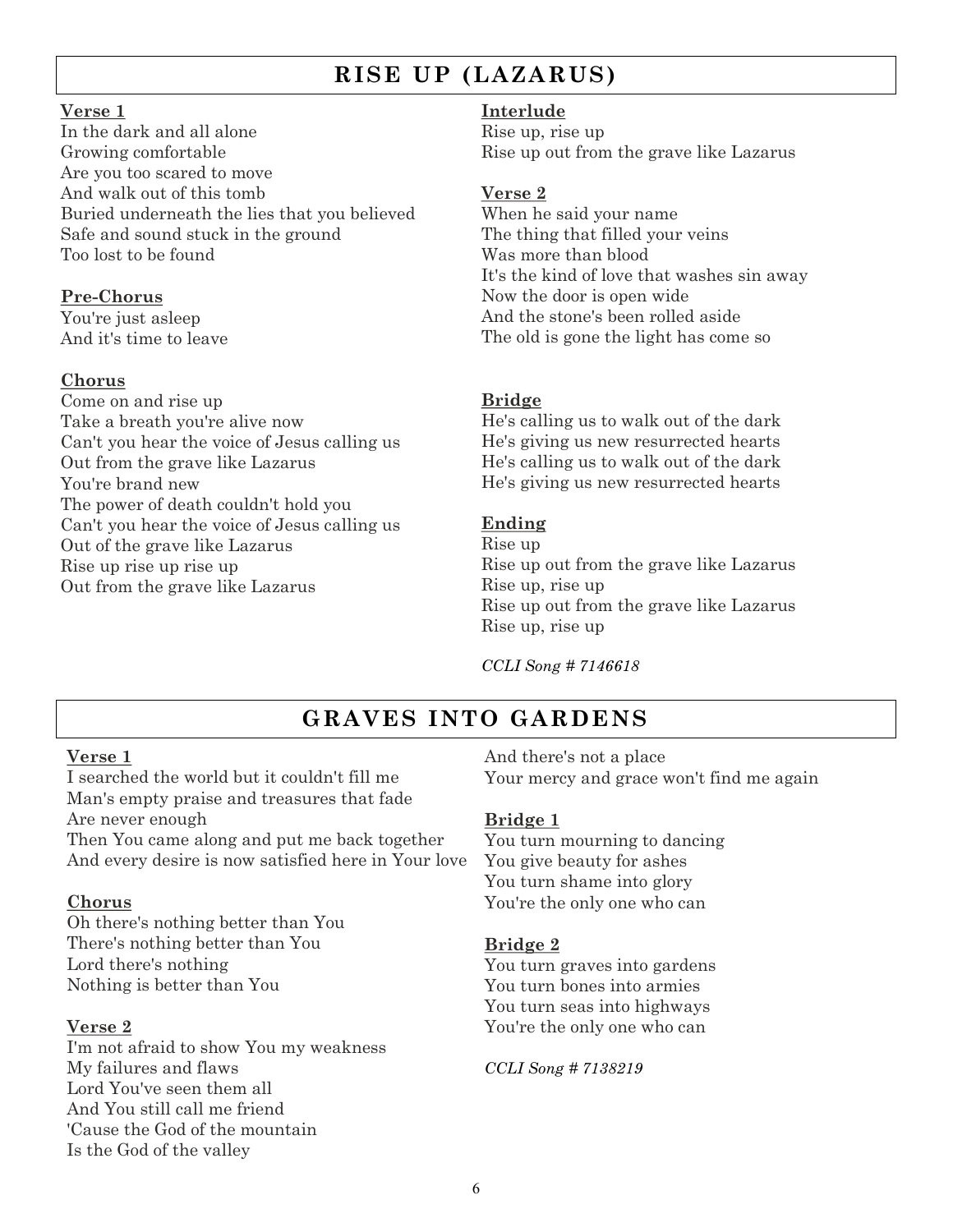#### **ME ON YOUR MIND**

#### **Verse 1**

I've read the words in red How You leave the ninety-nine To find the one missing Feels like that was written With me on Your mind

#### **Verse 2**

And the prodigal son who ran Leaving his home behind The part where the father came Running to meet him Did You say that with me on Your mind

#### **Chorus**

Who am I that the king of the world Would give one single thought about my broken heart Who am I that the God of all grace Wipes the tears from my face And says come as you are

You paid the price You took the cross You gave Your life And You did it all With me on Your mind

#### **Verse 3**

Just knowing You're mindful of me Just knowing You call me Your child It's flooding my soul With unspeakable hope Thank you Lord that it's me on Your mind

#### Verse 4

I've read the words in red Of a heavenly home on high You're preparing a place where the sorrow's erased And when I stand before You I'll find All along it was me on Your mind

*CCLI Song # 7189958* 



#### **SPECIAL COLLECTION FOR UKRAINE**

All of us have been praying for peace in Ukraine. One member of our congregation has a special intensity to his prayers, Pawel Szczurko. Pawel is currently serving his third year as Chair of the Trustees. At a recent Trustee meeting, he made an impassioned plea for support for Ukraine. In addition to his service on the Trustees, Pawel is a regular Sunday School Teacher and a leader in Vacation Bible School. He was born in Poland and still has family there, but both sets of his grandparents are from Lviv, Ukraine.

As Trustees, we invite you to contribute to a special collection to support the United Methodist Committee on Relief's Ukrainian relief efforts. Monies will be collected until July 17th and will be sent to UMCOR in recognition of Pawel's continuing service to Asbury.

Please prayerfully consider making a donation.

#### **The Trustees**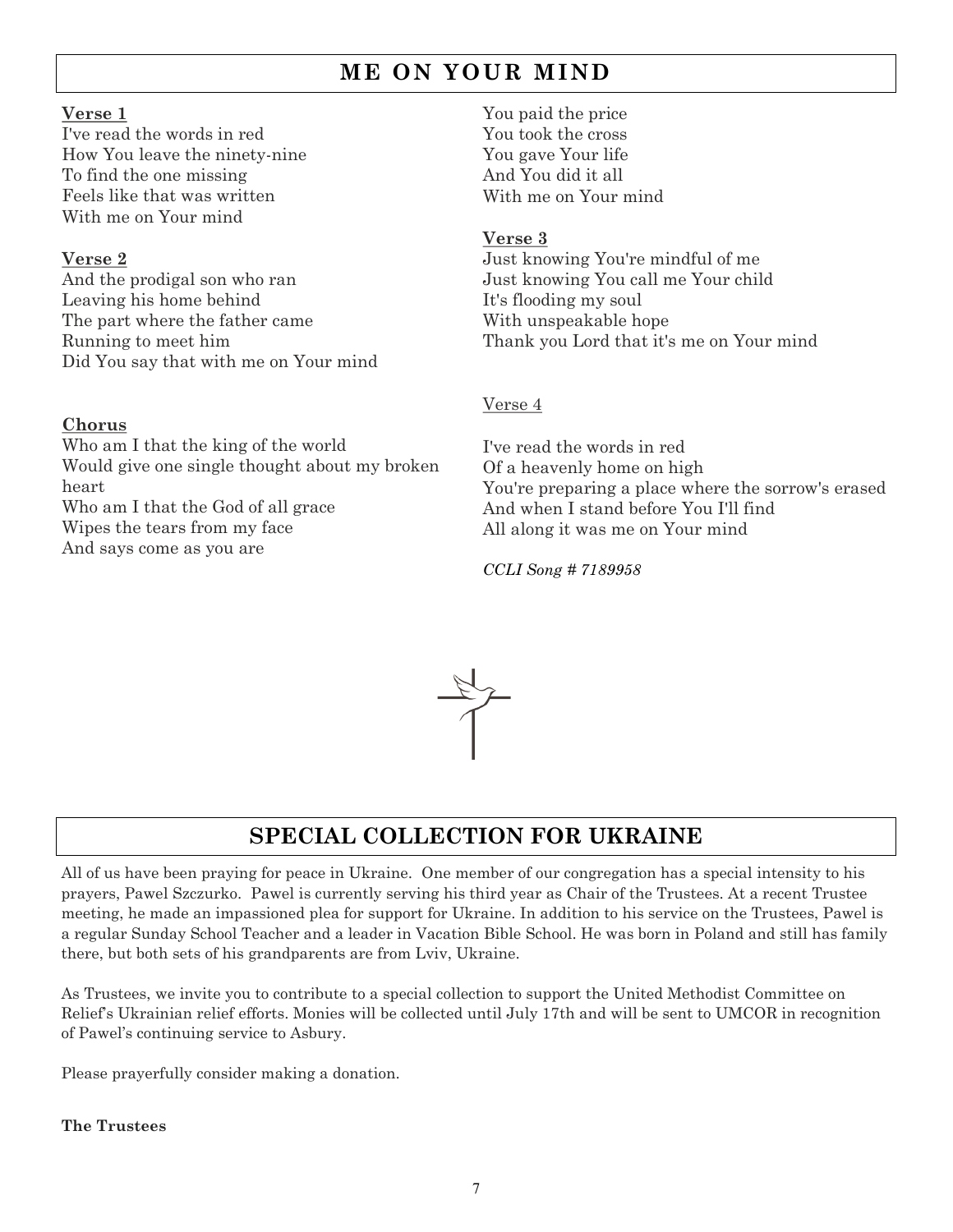[Cont'd on next page]

(vs 1- 3, 5)

**Welcome and Announcements Brooke Christensen** 

**A Prayer for Father's Day Pastor Tom Pasmore**

**Passing the Peace of Christ**

**Opening Hymn** *O Young and Fearless Prophet* **UMH No. 444**

 **Greeting:** 

One: We've come to worship God,

#### **Many: who makes streams flow from rock,**

- One: who turns the parched earth into springs of water,
- **Many: who sends the rain from heaven and makes the wilderness blossom and flourish.**
- One: As the deer thirsts for flowing streams, so we thirst for You, O God.

**Many: Come, let's worship our creative God, who pours out living water on all who thirst.**

**Opening Prayer:**

**God of miracles who whispers in a still, small voice, speak to us this hour. Help us become your faithful children that we might become makers of your peace in our homes, in our communities, in our world. We pray all this in the name of the Father of us all. Amen.**

**First Lesson, 1 Kings 19:1-15a** (Scripture found on pages 11) One: This is the Word of the Lord. **Many: Thanks be to God.** 

Dr. Michel Stefanek, Piano

*Flowers on the altar: In loving memory of Charles & Ethel Berry, from their sons, Chuck, Bunk, Frank, and Tom. Gone, but never forgotten.*

*Designates your invitation to stand*

 $\frac{1}{\sqrt{2}}$ 

### **Sanctuary Worship Service 10:00 am in the Sanctuary**

**Those leading worship today include: Lay Reader:** *Ray Thompson*  **Head Usher:** *Steve Donovan* **Sound: Gary Tyler**

**Prelude** *Jesus, Savior, Pilot Me* **Robert Lau**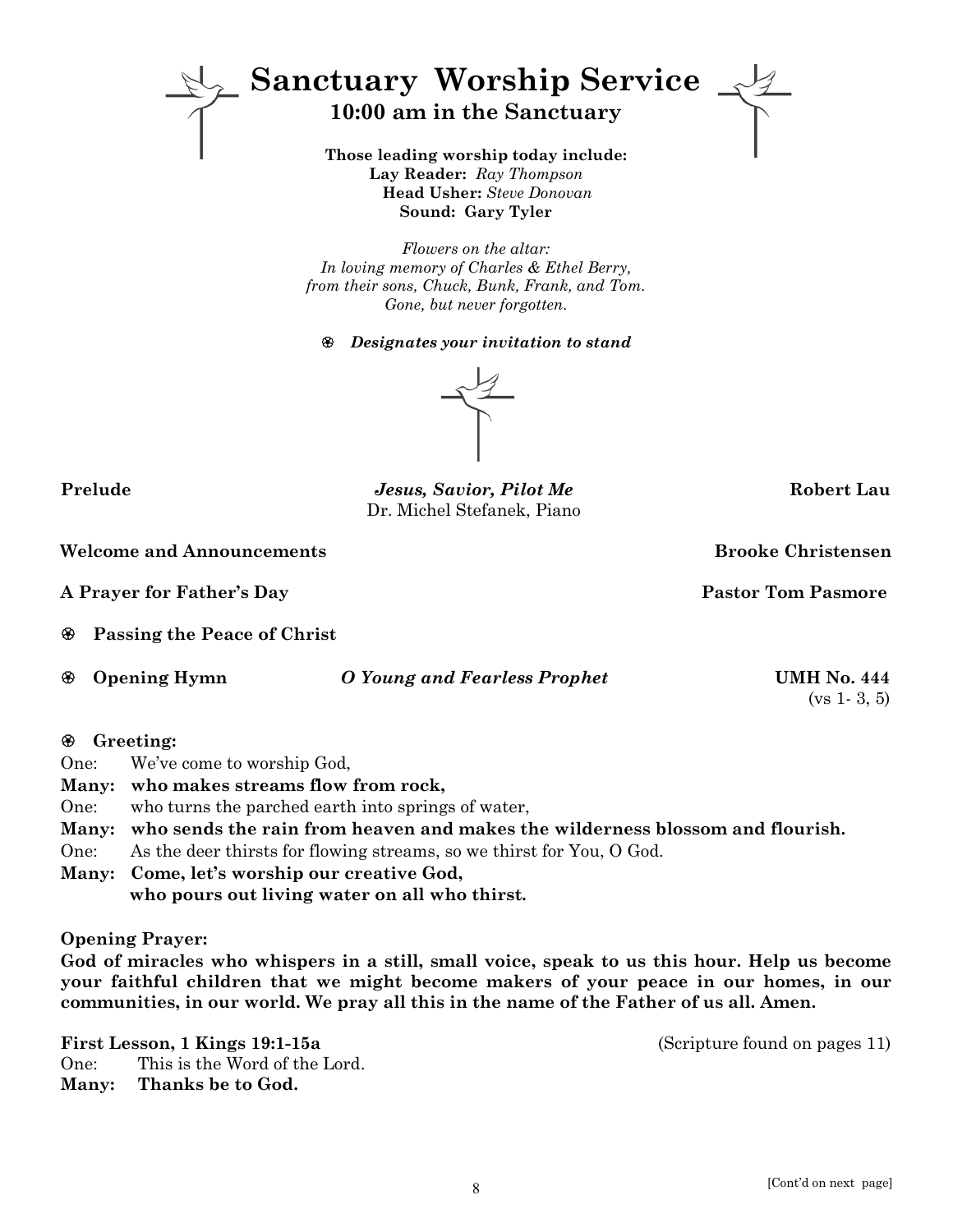**Second Lesson, Galatians 3:23-29** (Scripture found on page 12) One: This is the Word of the Lord. **Many:Thanks be to God.** 

**Musical Reflection** *Dank sei Dir, Herr (Thanks Be to God)* **arr. Siegfried Ochs** Leslie Zimmerman, Vocalist Dr. Michael Stefanek, Piano

**Translation:** Thanks be to God, Thanks be to God, Thou who has made thy people free, all grateful thanks be to thee. Like a great flock thy hand ever led us, Lord thy hand leads us, by all thy goodness salvation is ours. Thanks be to God, Thanks be to God, thou who has made thy people free, all grateful thanks be to thee.

**Sung Gospel Acclamation:** *Celtic Alleluia* **[**Sung by all-standing]

Alleluia, alleluia, alleluia, alleluia.

One: The Gospel Lesson today is taken from **Luke 8:26-39** (Scripture found on page 12) The Gospel Lesson is read, followed by the Lighting of the Christ Candle. One: The Gospel of our Lord, Jesus Christ. **All: Thanks be to God. The Alleluia is sung by all.**

| <b> We Sung Gospel Acclamation: Celtic Alleluia</b> [Sung by all-standing] |  |
|----------------------------------------------------------------------------|--|
| Alleluia, alleluia, alleluia, alleluia.                                    |  |

**Message** *Tombstones* **Pastor Tom Pasmore Prayers and Concerns The Lord's Prayer Constanting the Lord's Prayer** (See Back Page) **Offering Pastor Tom Pasmore Offertory** *Repentir (O Divine Redeemer)* **Charles Gounod** Leslie Zimmerman, Vocalist Dr. Michael Stefanek, Piano

**Translation:** Ah! turn me not away receive me, though unworthy! Hear thou my cry, behold, Lord, my distress! Answer me from thy throne. Haste thee Lord, to mine aid. Thy pity show in my deep anguish! Let not the sword of vengeance smite me, though righteous thine anger, O Lord! Shield me in danger, oh regard me! On thee, Lord, alone will I call. O, divine Redeemer! I pray thee, grant me pardon, and remember not my sins! Night gathers round my soul; fearful, I cry to thee; Come to mine aid, O Lord! Hast thee, Lord, haste to help me! Hear my cry! Save me Lord in thy mercy; hear my cry! Come and save me, O Lord! O, divine Redeemer! Death shield thou me, O my God! O divine Redeemer, have mercy! Help me, my Savior!

| <b> <b> We Presentation Hymn</b></b>                    | <b>UMH No. 95</b> |
|---------------------------------------------------------|-------------------|
| <b>Example 3</b> Prayers of Thanksgiving and Dedication |                   |

- **Sending Forth Pastor Tom Pasmore**
- **Closing Hymn** *Dear Lord and Father of Mankind* **UMH No. 358**

 $(vs 1-4)$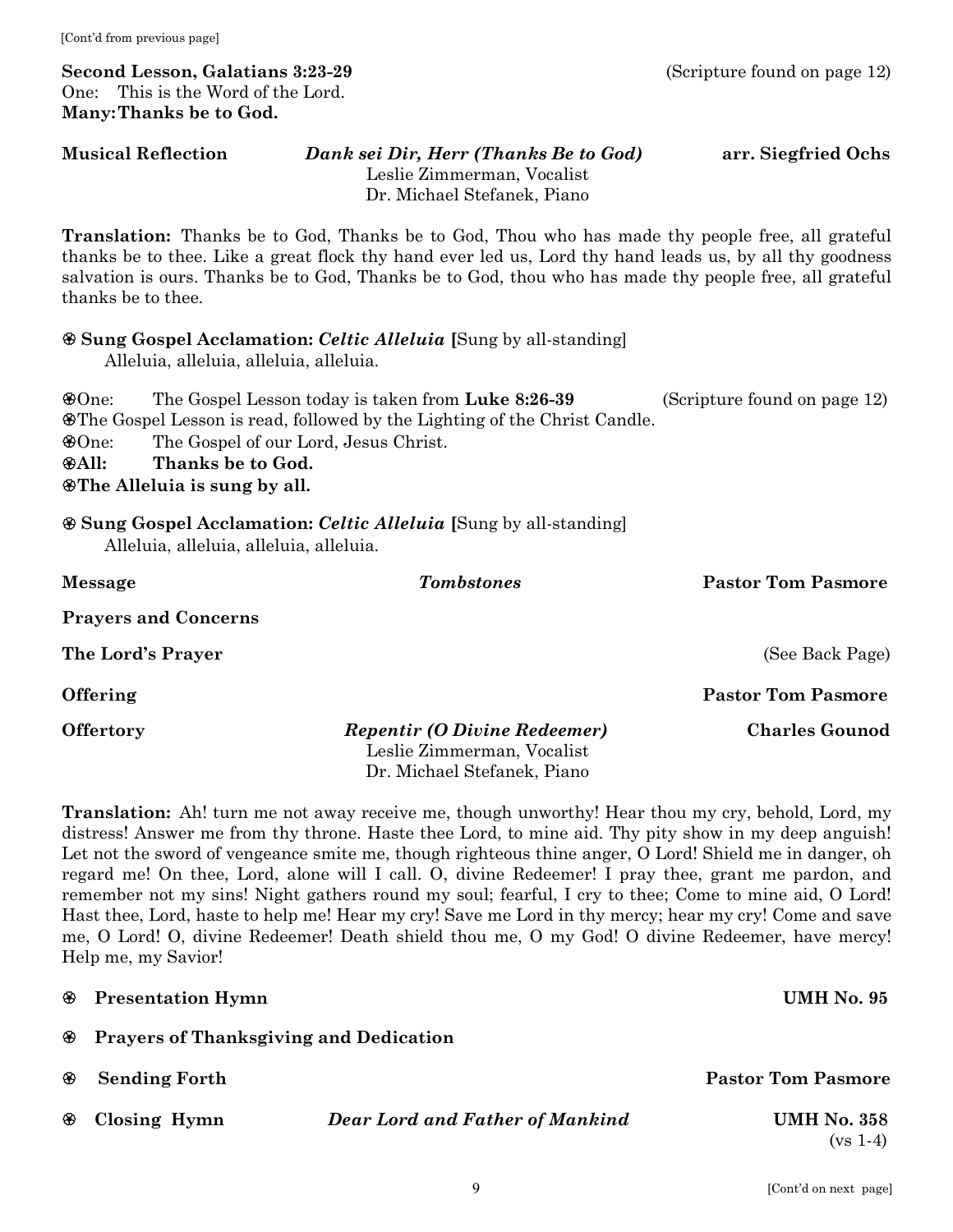#### Postlude

#### The Rejoicing Dr. Michael Stefanek, Organ



#### **NOTES**



#### **NEXT STEPS**

- 1. Reread the Scriptures.
- 2. Where do signs of death pop up in your life?

3. How can you find life amidst the tombstone?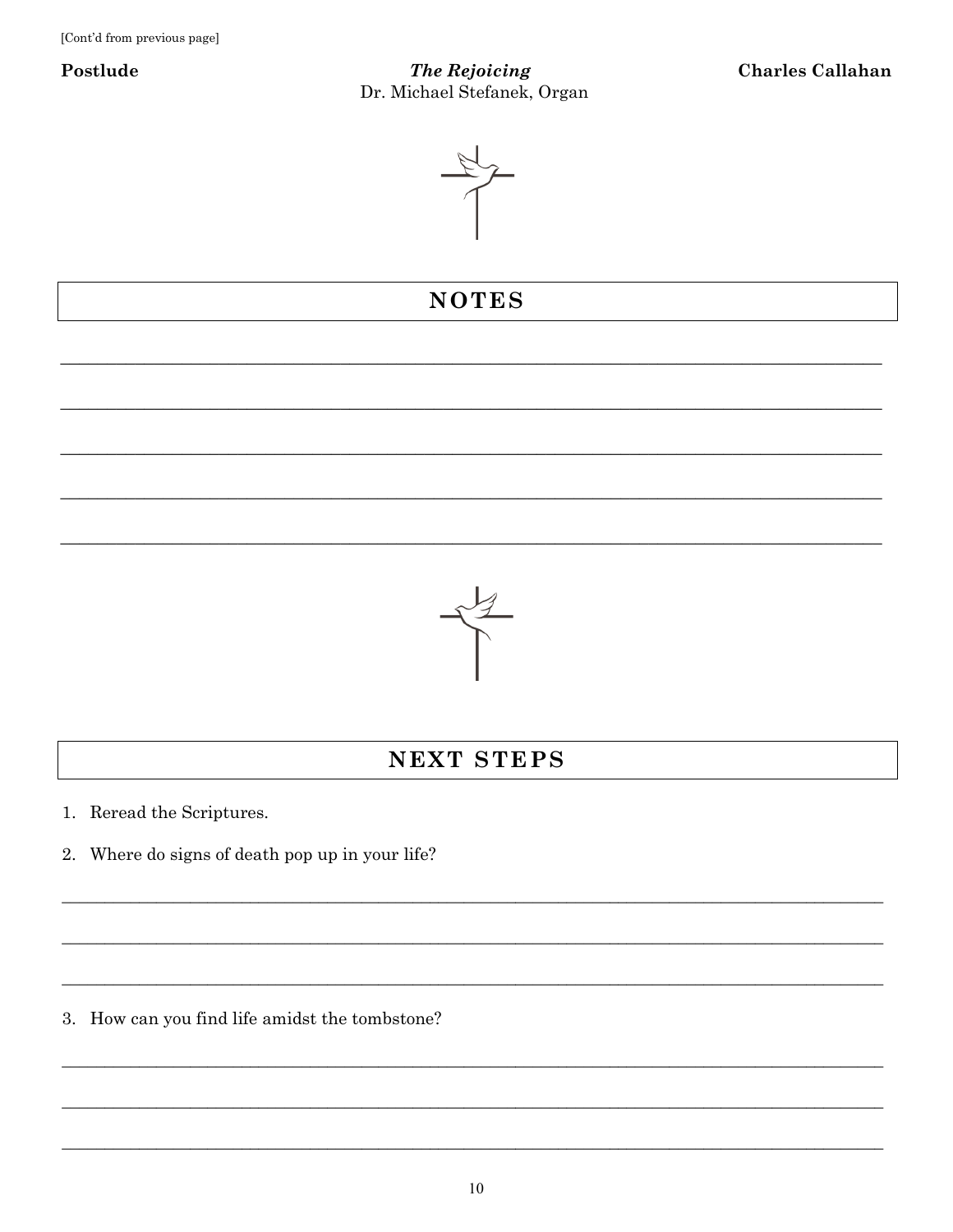**Scriptures**





#### **1 KING 19:1-15a** (New King James Version)

And Ahab told Jezebel all that Elijah had done, also how he had executed all the prophets with the sword. Then Jezebel sent a messenger to Elijah, saying, "So let the gods do to me, and more also, if I do not make your life as the life of one of them by tomorrow about this time." And when he saw that, he arose and ran for his life, and went to Beersheba, which belongs to Judah, and left his servant there.

But he himself went a day's journey into the wilderness, and came and sat down under a broom tree. And he prayed that he might die, and said, "It is enough! Now, Lord, take my life, for I am no better than my fathers!"

Then as he lay and slept under a broom tree, suddenly an angel touched him, and said to him, "Arise and eat." Then he looked, and there by his head was a cake baked on coals, and a jar of water. So he ate and drank, and lay down again. And the angel of the Lord came back the second time, and touched him, and said, "Arise and eat, because the journey is too great for you." So he arose, and ate and drank; and he went in the strength of that food forty days and forty nights as far as Horeb, the mountain of God.

And there he went into a cave, and spent the night in that place; and behold, the word of the Lord came to him, and He said to him, "What are you doing here, Elijah?"

So he said, "I have been very zealous for the Lord God of hosts; for the children of Israel have forsaken Your covenant, torn down Your altars, and killed Your prophets with the sword. I alone am left; and they seek to take my life."

Then He said, "Go out, and stand on the mountain before the Lord." And behold, the Lord passed by, and a great and strong wind tore into the mountains and broke the rocks in pieces before the Lord, but the Lord was not in the wind; and after the wind an earthquake, but the Lord was not in the earthquake; and after the earthquake a fire, but the Lord was not in the fire; and after the fire a still small voice.

So it was, when Elijah heard it, that he wrapped his face in his mantle and went out and stood in the entrance of the cave. Suddenly a voice came to him, and said, "What are you doing here, Elijah?"

And he said, "I have been very zealous for the Lord God of hosts; because the children of Israel have forsaken Your covenant, torn down Your altars, and killed Your prophets with the sword. I alone am left; and they seek to take my life."

Then the Lord said to him: "Go, return on your way to the Wilderness of Damascus; and when you arrive, anoint Hazael as king over Syria.

One: This is the Word of the Lord. **Many: Thanks be to God.**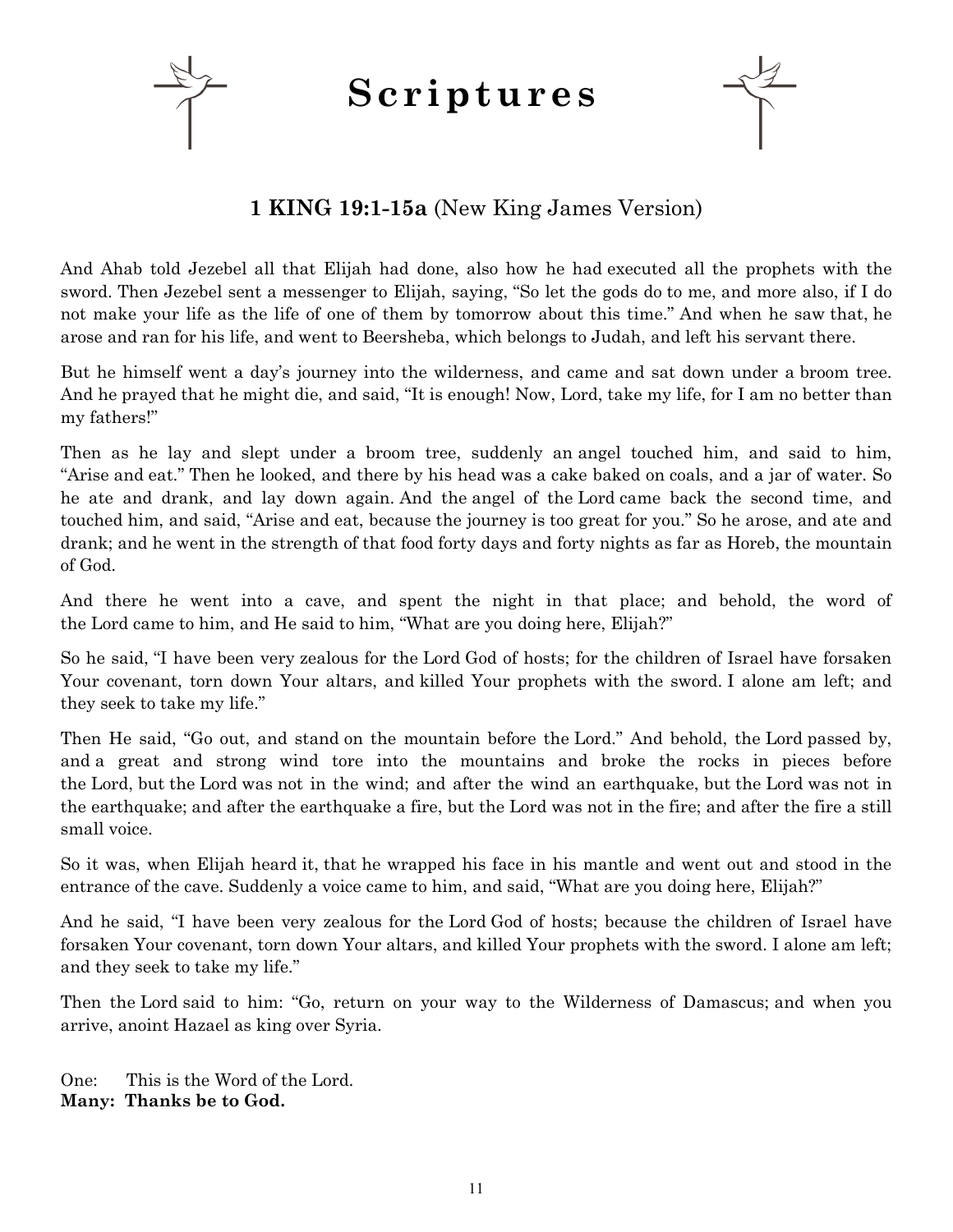#### **GALATIANS 3:23-29** (Contemporary English Version)

The Law controlled us and kept us under its power until the time came when we would have faith. In fact, the Law was to b e our teacher until Christ came. Then we could have faith and be acceptable to God. But once a person has learned to have faith, there is no more need to have the Law as a teacher.

All of you are God's children because of your faith in Christ Jesus. And when you were baptized, it was as though you had put on Christ in the same way you put on new clothes. Faith in Christ Jesus is what makes each of you equal with each other, whether you are a Jew or a Greek, a slave or a free person, a man or a woman. So if you belong to Christ, you are now part of Abraham's family, and you will be given what God has promised.

One: This is the Word of the Lord. **Many: Thanks be to God.**

#### **LUKE 8:26-39** ( New International Version)

They sailed to the region of the Gerasenes, which is across the lake from Galilee. When Jesus stepped ashore, he was met by a demon-possessed man from the town. For a long time this man had not worn clothes or lived in a house, but had lived in the tombs. When he saw Jesus, he cried out and fell at his feet, shouting at the top of his voice, "What do you want with me, Jesus, Son of the Most High God? I beg you, don't torture me!" For Jesus had commanded the impure spirit to come out of the man. Many times it had seized him, and though he was chained hand and foot and kept under guard, he had broken his chains and had been driven by the demon into solitary places.

Jesus asked him, "What is your name?"

"Legion," he replied, because many demons had gone into him. And they begged Jesus repeatedly not to order them to go into the Abyss.

A large herd of pigs was feeding there on the hillside. The demons begged Jesus to let them go into the pigs, and he gave them permission. When the demons came out of the man, they went into the pigs, and the herd rushed down the steep bank into the lake and was drowned.

When those tending the pigs saw what had happened, they ran off and reported this in the town and countryside, and the people went out to see what had happened. When they came to Jesus, they found the man from whom the demons had gone out, sitting at Jesus' feet, dressed and in his right mind; and they were afraid. Those who had seen it told the people how the demon-possessed man had been cured. Then all the people of the region of the Gerasenes asked Jesus to leave them, because they were overcome with fear. So he got into the boat and left.

The man from whom the demons had gone out begged to go with him, but Jesus sent him away, saying, "Return home and tell how much God has done for you." So the man went away and told all over town how much Jesus had done for him.

One: The Gospel of our Lord, Jesus Christ **Many: Thanks be to God.**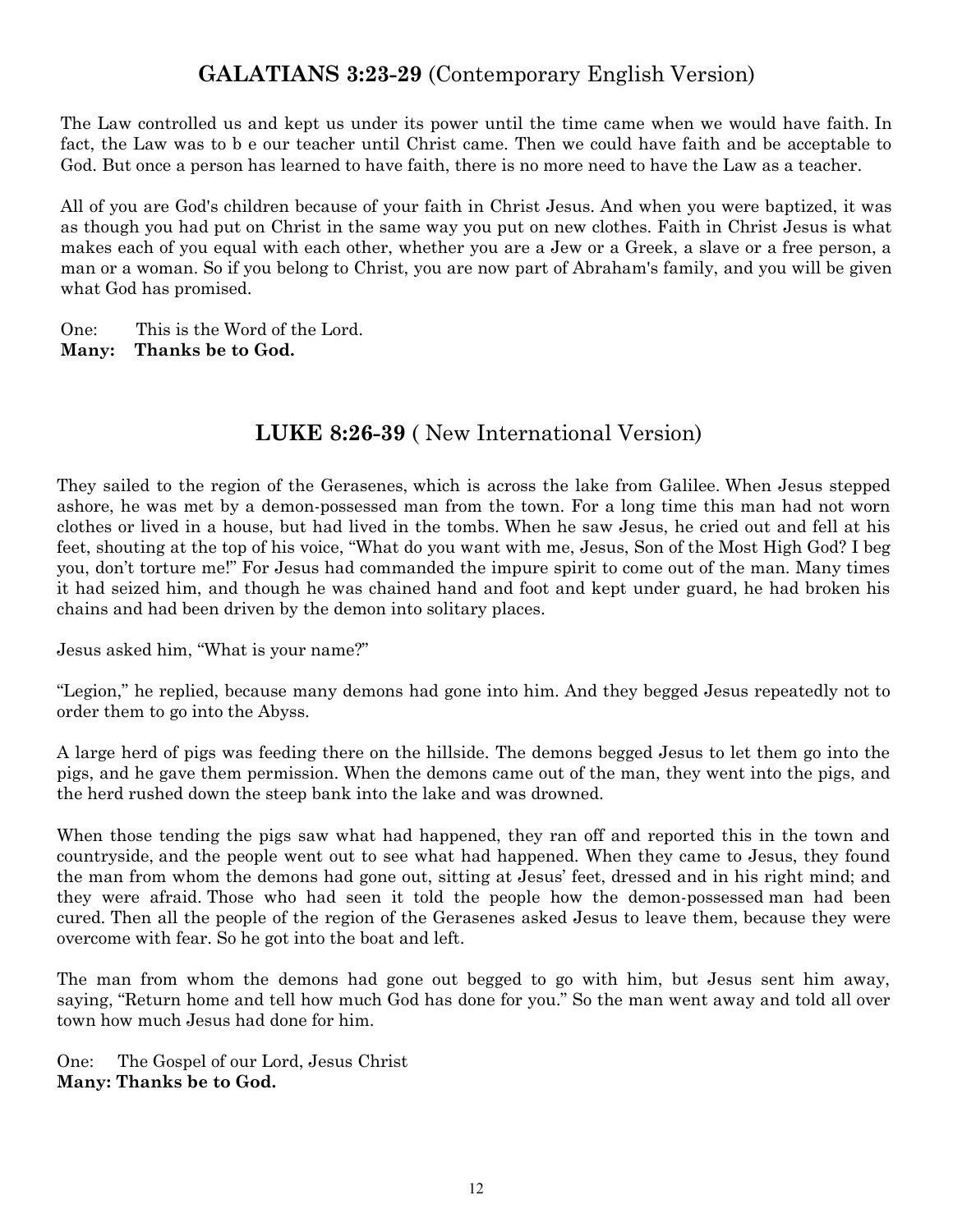### **RENOVATIONS UPDATE**

- 1. If the construction and the weather permits, CAYR will be in the Disciples' Garden this Sunday!
- 2. 10:00 am Summer Festive service in the Sanctuary if the construction progress permits, the Memorial Hallway will be open, including the Welcome Center, and the Sanctuary will be accessible from the office hallway. If the construction is still "under construction", then the Sanctuary can only be accessed via the carport or front wood doors.

3. This Friday, June 10, we begin renovations on ACDC and the education wing. The entire wing will be CLOSED.

We know this is an inconvenience for everyone - but it is short-lived, and we will all get through it together. The end result will be an updated, brighter, asbestos-free church home!



#### **AFGHAN FAMILY RESETTLEMENT PROGRAM**

The Afghan Family Resettlement Program is happy to announce that Asbury has been approved to sponsor a family of refugees from Afghanistan. This is a first for Maryland's Eastern Shore!! We thank and praise God for the support that you have provided and we are grateful for the participation and leadership of the Delmarva Muslim Community and others. In 2-4 weeks, when we know what size family will be coming, we will have more requests for some items we will need for their home here in Salisbury.

In the meantime, we will need people to help move furniture and household items from various storage places around Salisbury to the house we have rented for them. If you can help, please contact our Transportation Coordinator: Victoria Burke, vmburke@hotmail.com, 443-260-3963.

Also, if you feel led to help out in other areas, here is the list of folks leading the various parts of this effort feel free to contact them as you feel led, Housing Set-up and Furnishings: **Laurie Miller**, malabys@comcast.net, 410-430-1076 Transportation Coordinator: **Victoria Burke**, vmburke@hotmail.com, 443-260-3963 Food: **Beth Hershey**, bethhershey1643@gmail.com. 410-208-9419 Financial Support: **Pastor Tom Pasmore** tom@asburyweb.org, 410-749-2131 Checks can be made out to Asbury UMC marked "Afghan Resettlement Fund"

Please keep this family and this mission in your prayers as we seek to 'welcome the stranger' as Christ taught us.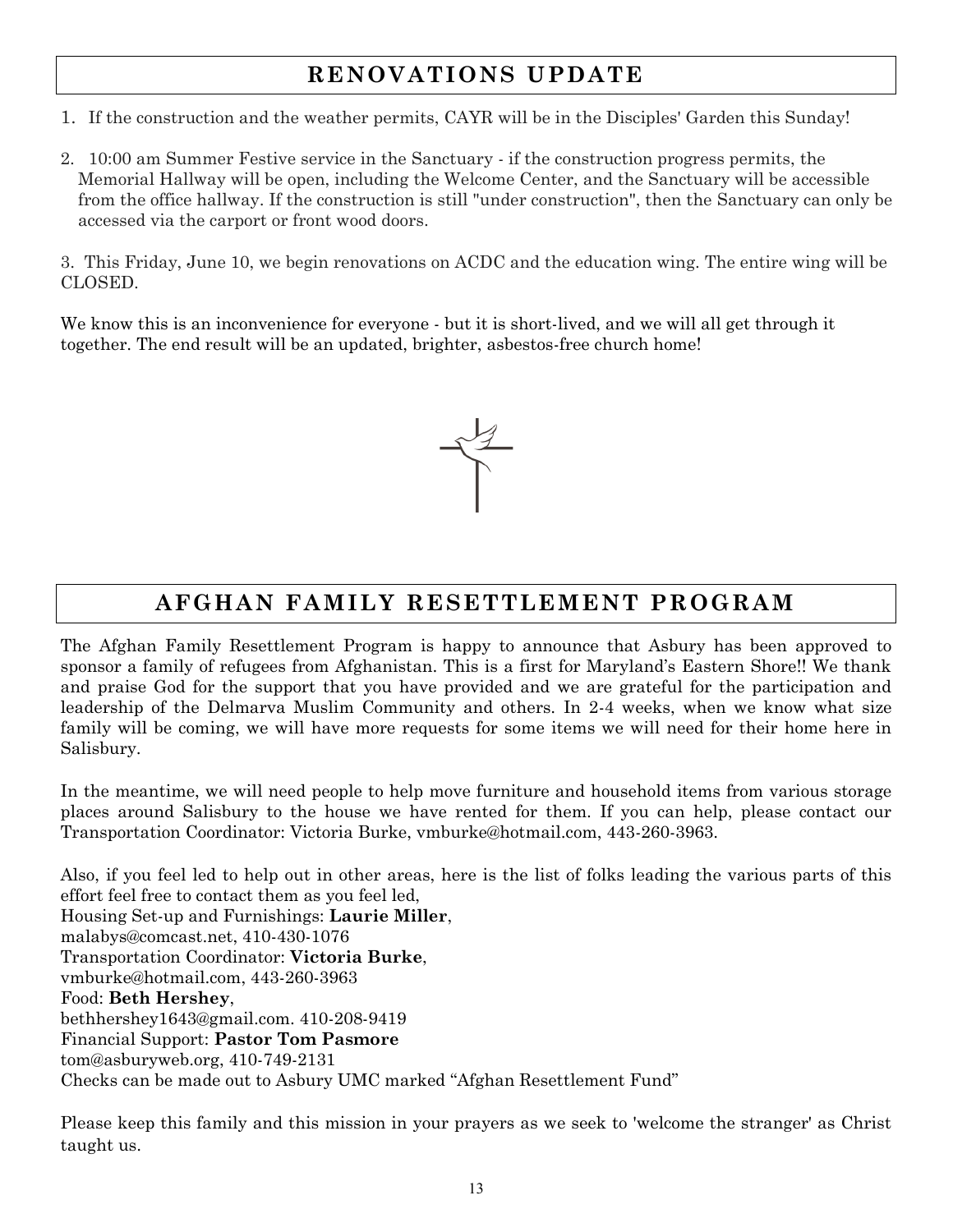### **ENVIRONMENTAL STEWARDSHIP**

Ten years ago, Asbury made the commitment to becoming a Green Church. Updates were installed to make the physical plant more energy efficient. Procedures were recommended to practice the three R's of environmental stewardship, Reduce, Reuse and Recycle. Members were encouraged to do this both at church and at home,

Today, with threats to the environment becoming even more dire, it is time to take a fresh look at where we are and to renew our commitment.

#### **Reduce**

We can reduce consumption of resources through using less fuel in heating and air conditioning, through buying fewer newly manufactured products, and through eliminating waste. We can decide to have the temperature of our church and our homes several degrees warmer during the summer and several degrees cooler during the winter. We can decide to delay the replacement of furniture or appliances. We can ask ourselves whether we really need to buy a new coat or a new pair of shoes.

#### **Reuse**

We can commit to avoiding single use products. Rather than using plastic and paper dishes or containers, we can use those that can be washed and reused. Rather than buying new clothes, we can investigate the offerings of secondhand stores such as the OP Shop. Rather than buying new furniture, we can find what we need at places like Habitat for Humanity.

#### **Recycle**

There are many ways to recycle. We can recycle at home. The City of Salisbury picks up recyclables as do some of the private trash collection companies. Recycle bins are located at various sites in Wicomico County.

We can recycle at Asbury. Bins for glass, plastic and cans are located in all three kitchens and containers for paper in the halls. Bob Wall Love monitors these and takes the contents to the recycle facility at the Civic Center.

Two important things to remember, at home or at church:

- All products to be recycled must be clean. No food or other contaminants.
- The only plastics being recycled at present are water and soft drink bottles.

These are only a few examples of what we can do. What can you add to your list?

#### **Virginia Mayer**

*Church and Society Ministry*

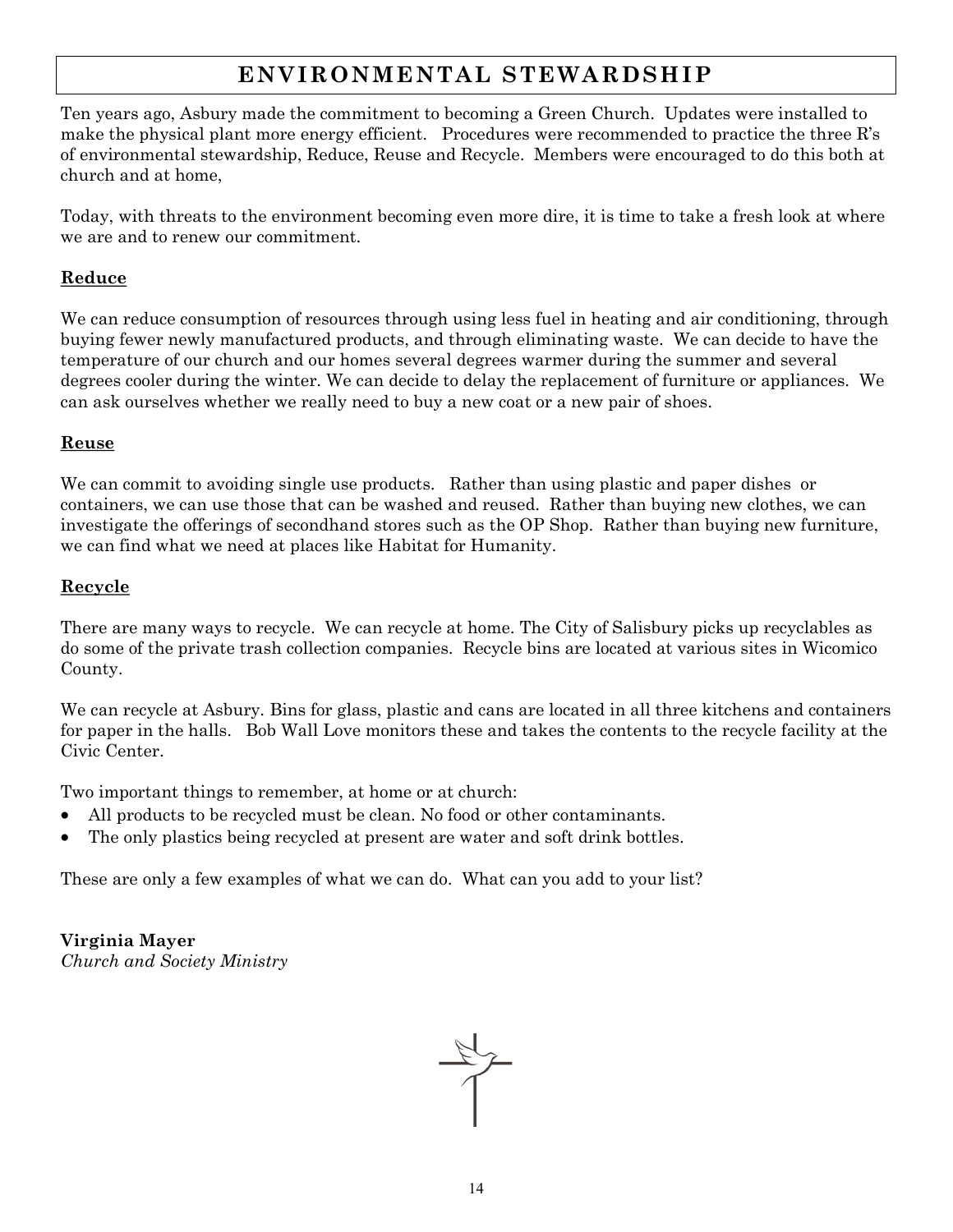

#### **Summer Spiritual Practice**

We are stretching out our spiritual practice to encompass June, July, and August. I am challenging you to begin making plans right now and set aside some time this summer to go on at least one retreat (women's retreat in August counts!). Retreat is usually a solo endeavor (or at least one where the demands of regular life are absent or significantly lessened). It can be a day or more and is best done completely away from your regular life. Please refer to the June/July edition of the Asburian for more details and read about my upcoming retreat plans that are in the bulletin as well. If you want to bounce some ideas, I am happy to chat. Email me (kristen@asburyweb.org) or mark "summer spiritual practice" on your connection card Sunday mornings.

#### **Annual Women's Retreat—Aug 19-21**

Women of Faith--Make plans now to attend the Women's Retreat at Pecometh Aug 19-21. Registration forms are at the Welcome Centers. The topic this year is "Get Out of Your Head" dealing with how our thoughts can derail us and what to do about it on our faith journey. All women are welcome!

#### **Salisbury Urban Ministries**

#### *Kid's Café School Clothing and Supplies Project—Coming this Summer*

Monetary donations are requested for school clothing. School supplies will be collected—more details to come. Flyers will be at the main Welcome Center.

#### *Monthly Donations List*

- Lazarus Food Pantry—cereal/granola bars, bakes beans
- Kid's Café—Bottled water, sunscreen (50SPF and above)
- Men's Welcome Center—bug spray, men's white crew socks

#### *SUM Information Center—NEW!*

SUM will now have its own information center, located at the Main Welcome Center by the Narthex. Flyers for monthly donation requests and other special project information can be found here.

Please place donations in or near the large pots in the hall near the sanctuary. Donations can be dropped off, or if you prefer to make an online purchase, please have your donation delivered to Salisbury Urban Ministries, 326 Barclay Street, Salisbury, MD 21804. *Thank you for your support.*

#### **Opportunity Shop Holiday and Summer Hours**

The Opp Shop is closed next week for the Memorial Day holiday. Summer hours until Labor Day are:

- Monday—8:30-11:00 am, donations only
- Thursday—10:00 am—1:00 pm, donations and sales

Donations can also be made by appointment. Call the church office. Summer clothing and housewares are needed.

#### **Helpers For Special Mailings and Project**

The Church Office is in need of a couple more people to help with special mailings and projects like the Asburian, bulk mailings to the congregation, etc. Helpers are called a week prior to the mailing date (if time allows) and usually no more than twice a month. Most projects are 2 hours or less and in the morning at 9 a.m. It is a time of fellowship and catching up, while completing the task at hand with just a few simple instructions. If you are interested in being added to volunteer mailing call list, please contact the Church Office or Lydia@asburyweb.org.